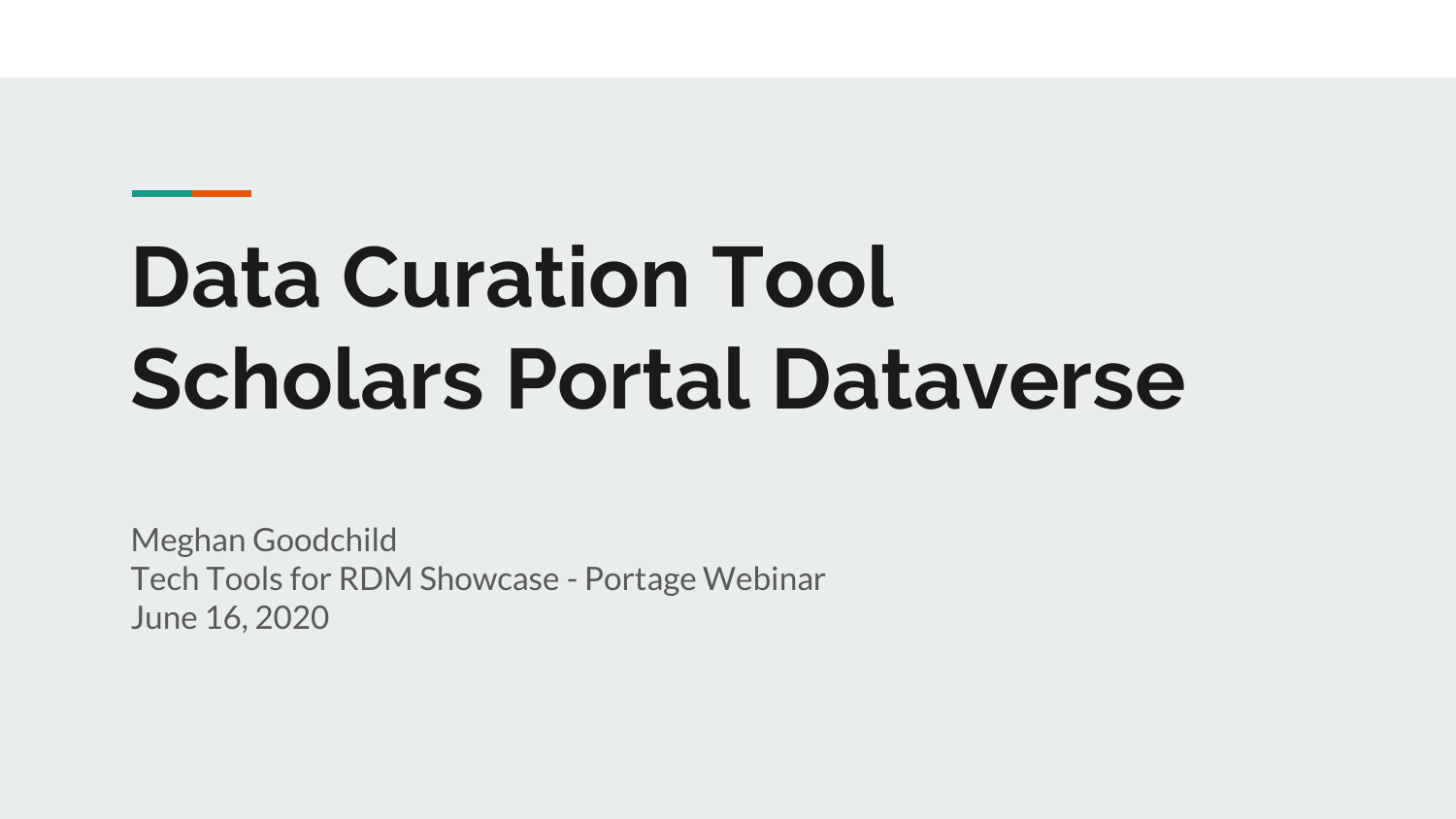# **National grant for RDM development (CANARIE)**

- "Dataverse for the Canadian research community: Developing reusable and scalable tools for data deposit, curation, and sharing"
- Led by Scholars Portal and UTL with support from CARL and Portage
- 3 key focus areas:
	- Authentication
	- Data Curation
	- Scalability and large-file support
- November 2018 March 2020
- **[Blog post](https://spotdocs.scholarsportal.info/display/DAT/2020/05/14/CANARIE+project+completion%3A+Dataverse+for+the+Canadian+Research+Community) on project completion**



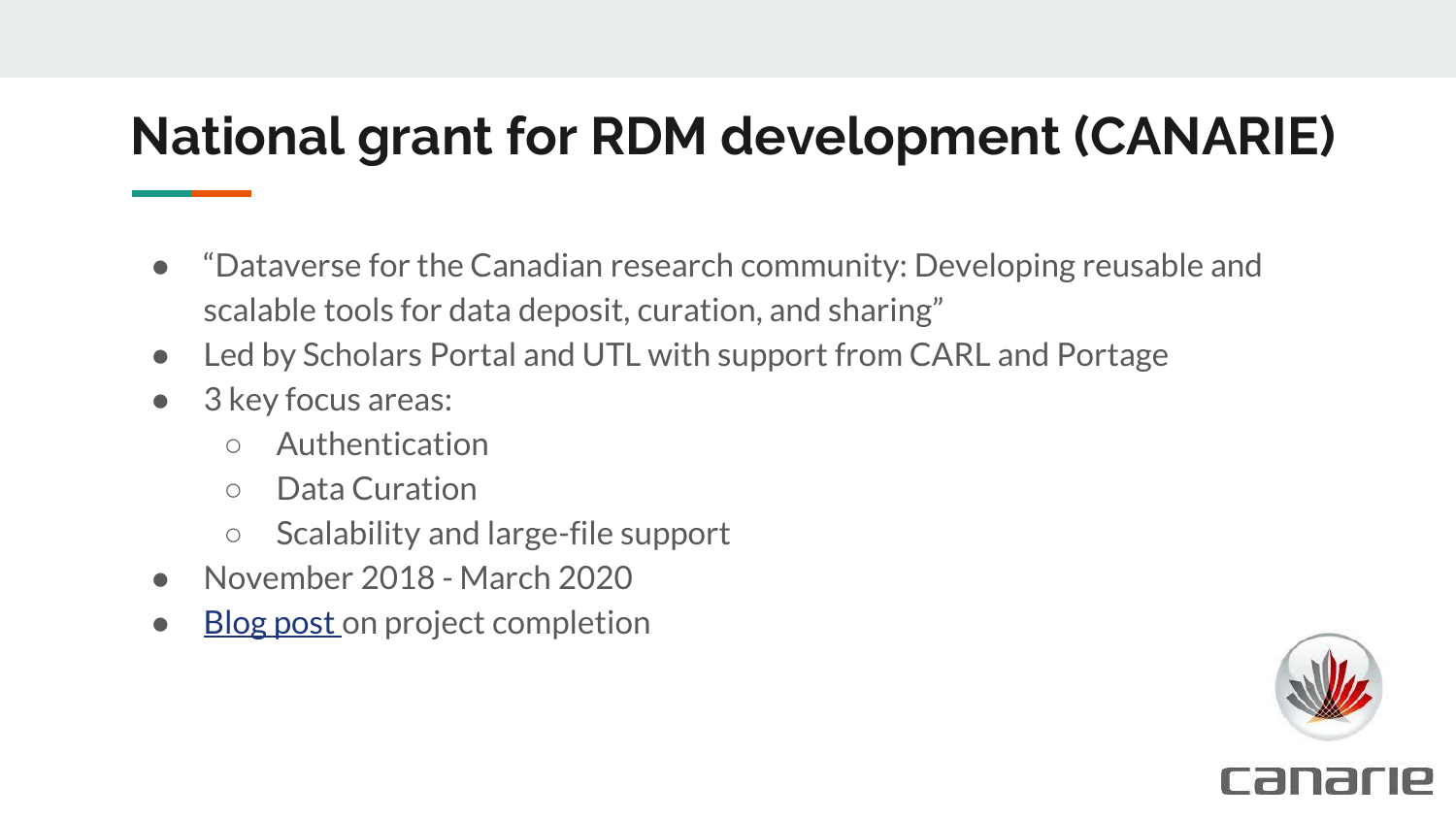# **Data Curation Tool**

- "As a user, I want to add details about the variables in my dataset after I've uploaded it to Dataverse."
- Developed the Data Curation Tool (DCT)
	- External web application that connects to Dataverse to create and edit metadata at the variable level using DDI standard
- Aim to improve data curation workflows and promote adoption of standards and best practices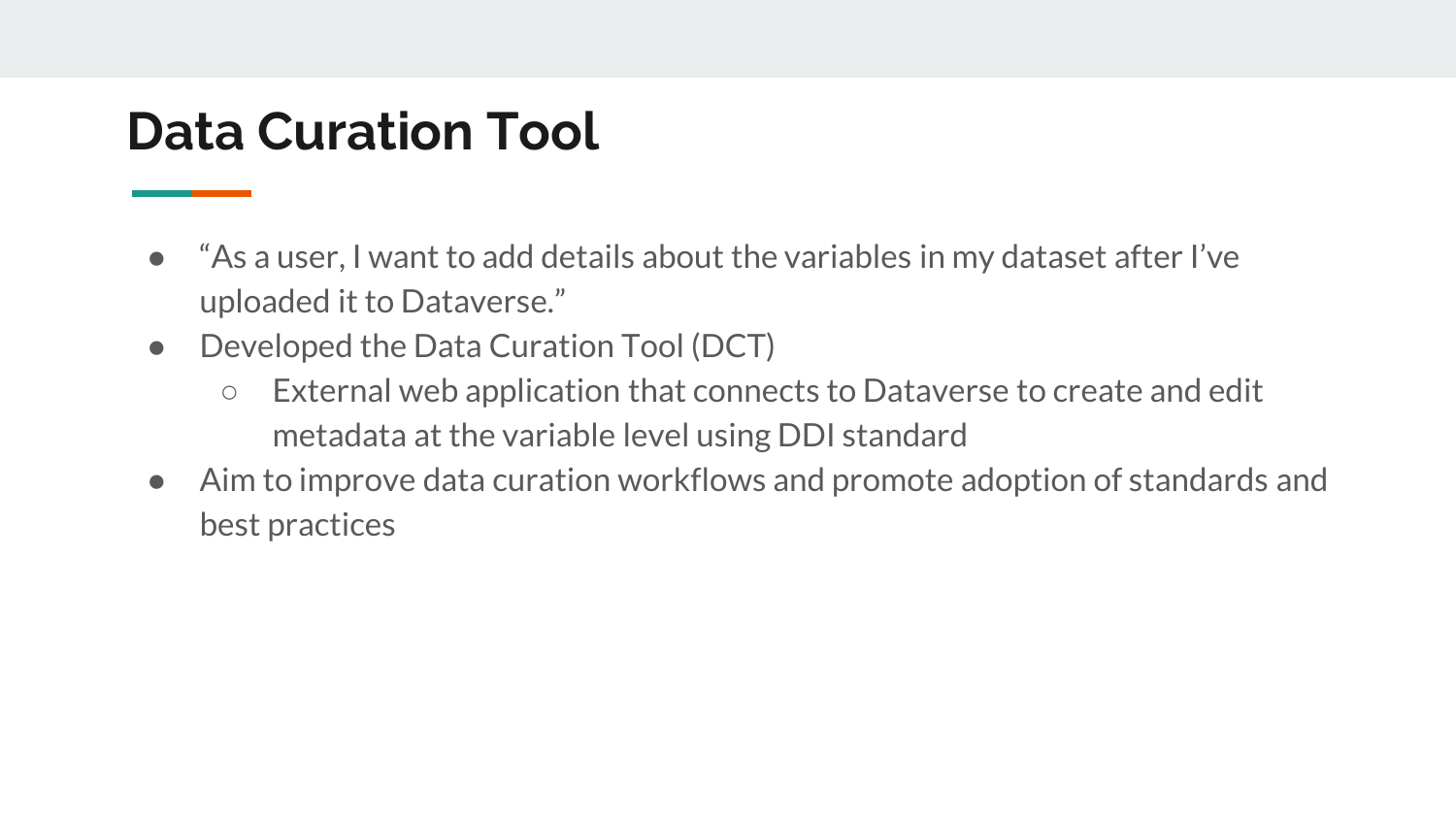|                         | v1        | v2 | v3 | v4     | v <sub>5</sub> | v6 | v7   | v8           | v9   | v10  | v11  | v12 | v13 | v14 | v15 | v16 |
|-------------------------|-----------|----|----|--------|----------------|----|------|--------------|------|------|------|-----|-----|-----|-----|-----|
|                         | 1.040e+14 | 4  | 26 | 104012 | 99             | 1  | 1973 | 2            | 1642 | 1040 | 1040 | 1   | 6   | 1   | 5   | 5   |
| $\overline{\mathbf{z}}$ | 1.040e+14 | 1  | 19 | 104008 | 99             | z  | 1943 | 1            | 99   | 99   | 99   | 1   | 1   | 6   | 4   | 5   |
| 3                       | 1.040e+14 | 4  | 98 | 104003 | 99             | 1  | 1990 | 1            | 99   | 99   | 99   | 1   | 6   | 3   | 99  | 11  |
| 4                       | 1.040e+14 | 2  | 98 | 104010 | 99             | 1  | 1983 | 2            | 1756 | 1040 | 1040 | 1   | 6   | 3   | 99  | 11  |
| 5                       | 1.040e+14 | 1  | 18 | 104007 | 99             | 2  | 1927 | 1            | 99   | 99   | 99   | 1   | 1   | 6   | 4   | 1   |
| 6                       | 1.040e+14 | 2  | 19 | 104007 | 99             | 1  | 1983 | 1            | 99   | 99   | 99   | 1   | 6   | 2   | 5   | 3   |
|                         | 1.040e+14 | 4  | 15 | 104005 | 99             | z  | 1970 | 1            | 99   | 99   | 99   | 1   | 1   | 2   | 4   | 6   |
| 8                       | 1.040e+14 | 4  | 19 | 104006 | 99             | 1  | 1942 | 1            | 99   | 99   | 99   | 2   | 1   | 6   | 5   | 88  |
| 9                       | 1.040e+14 | 4  | 15 | 104005 | 99             | 1  | 1965 | 2            | 1040 | 1276 | 1040 | 7   | 4   | 1   | 5   | 5   |
| 10                      | 1.040e+14 | 7. | 15 | 104004 | 99             | 2  | 1955 | $\mathbf{v}$ | 99   | 99   | 99   | 1   | 1   | 2   | 5   | 5   |
| 11                      | 1.040e+14 | 7  | 15 | 104003 | 99             | 2  | 7777 | 1            | 99   | 99   | 99   | 1   | 1   | 6   | 77  | 77  |
| 12                      | 1.040e+14 | 4  | 18 | 104005 | 99             | 2  | 1938 | 1            | 99   | 99   | 99   | 1   | 3   | 6   | 5   | 5   |
| 13                      | 1.040e+14 | 7. | 17 | 104005 | 99             | 1  | 1945 | 1            | 99   | 99   | 99   | 1   | 1   | 6   | 5   | 4   |
| 14                      | 1.040e+14 | 4. | 18 | 104005 | 99             | 2  | 1949 | 2            | 1040 | 1380 | 1040 | 1   | 4   | 6   | 5   | 5   |
| 15                      | 1.040e+14 | 2  | 15 | 104003 | 99             | 2  | 7777 | 1            | 99   | 99   | 99   | 1   | 1   | 2   | 4   | 5   |
| 16                      | 1.040e+14 | 4  | 32 | 104007 | 99             | 1  | 1974 | 1            | 99   | 99   | 99   | 1   | 6   | 2   | 5   | s   |
| 17                      | 1.040e+14 | 4  | 98 | 104006 | 99             | 1  | 7777 | 1            | 99   | 99   | 99   | 1   | 6   | 3   | 99  | 11  |
| 18                      | 1.040e+14 | 4  | 25 | 104010 | 99             | 2  | 1968 | 1            | 99   | 99   | 99   | 1   | 1   | 2   | 5   | 1   |
| 19                      | 1.040e+14 | 4  | 40 | 104007 | 99             | 1  | 1967 | 1            | 99   | 99   | 99   | 1   | 1   | 2   | 6   | 2   |
| 20                      | 1.040e+14 | 1  | 23 | 104004 | 99             | 1  | 1932 | 1            | 99   | 99   | 99   | 1   | 1   | 6   | 4   | 3   |
| 21                      | 1.040e+14 | 2  | 18 | 104003 | 99             | 2  | 1965 | 1            | 99   | 99   | 99   | 1   | 6   | 2   | 5   | 5   |
| 22                      | 1.040e+14 | 1  | 27 | 104011 | 99             | 1  | 1956 | 1            | 99   | 99   | 99   | 2   | 1   | 1   | 5   | 2   |
| 23                      | 1.040e+14 | 4  | 18 | 104004 | 99             | z  | 1923 | 1            | 99   | 99   | 99   | 1   | 3   | 6   | 3   | 3   |
| 24                      | 1.040e+14 | 1  | 19 | 104006 | 99             | z  | 1952 | 1            | 99   | 99   | 99   | 1   | 4   | 2   | 5   | 3   |
| 25                      | 1.040e+14 | з  | 16 | 104004 | 99             | 2  | 1947 | 2            | 1276 | 1040 | 1040 | 1   | 1   | 6   | 3   | 3   |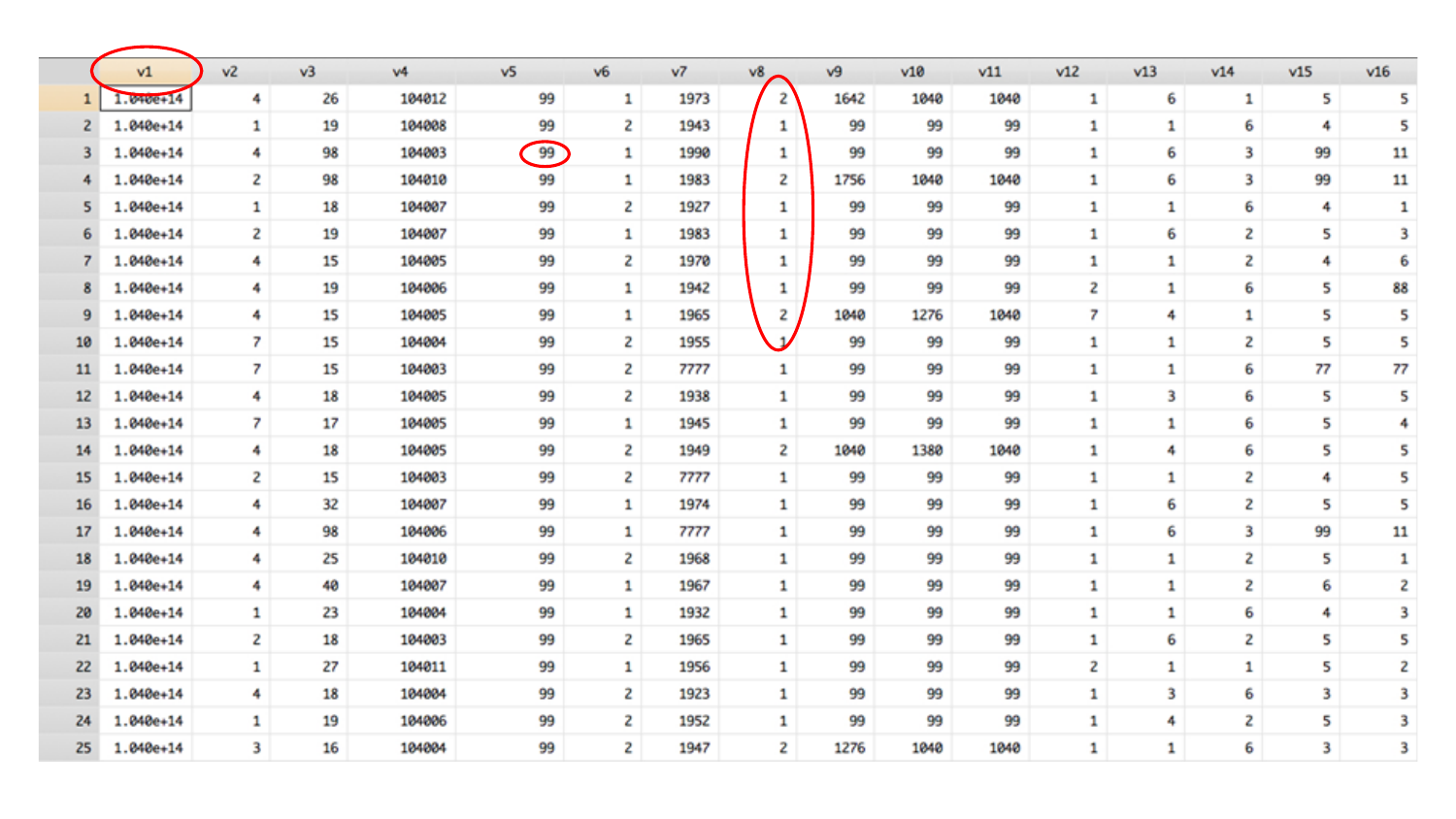### **Curation Workflows**

Researcher signs up / login, create dataverse or dataset, edit metadata, upload files, gets a DOI (citation)

**Researcher deposits data** 

Curator / Dataverse Admin reviews dataset, feedback is provided

**Dataset Review** 

### **Submit for review**

Researcher submits dataset for review by Institutional **Dataverse Administrator** 

**Dataset published** 

Curated dataset published openly in Institutional Dataverse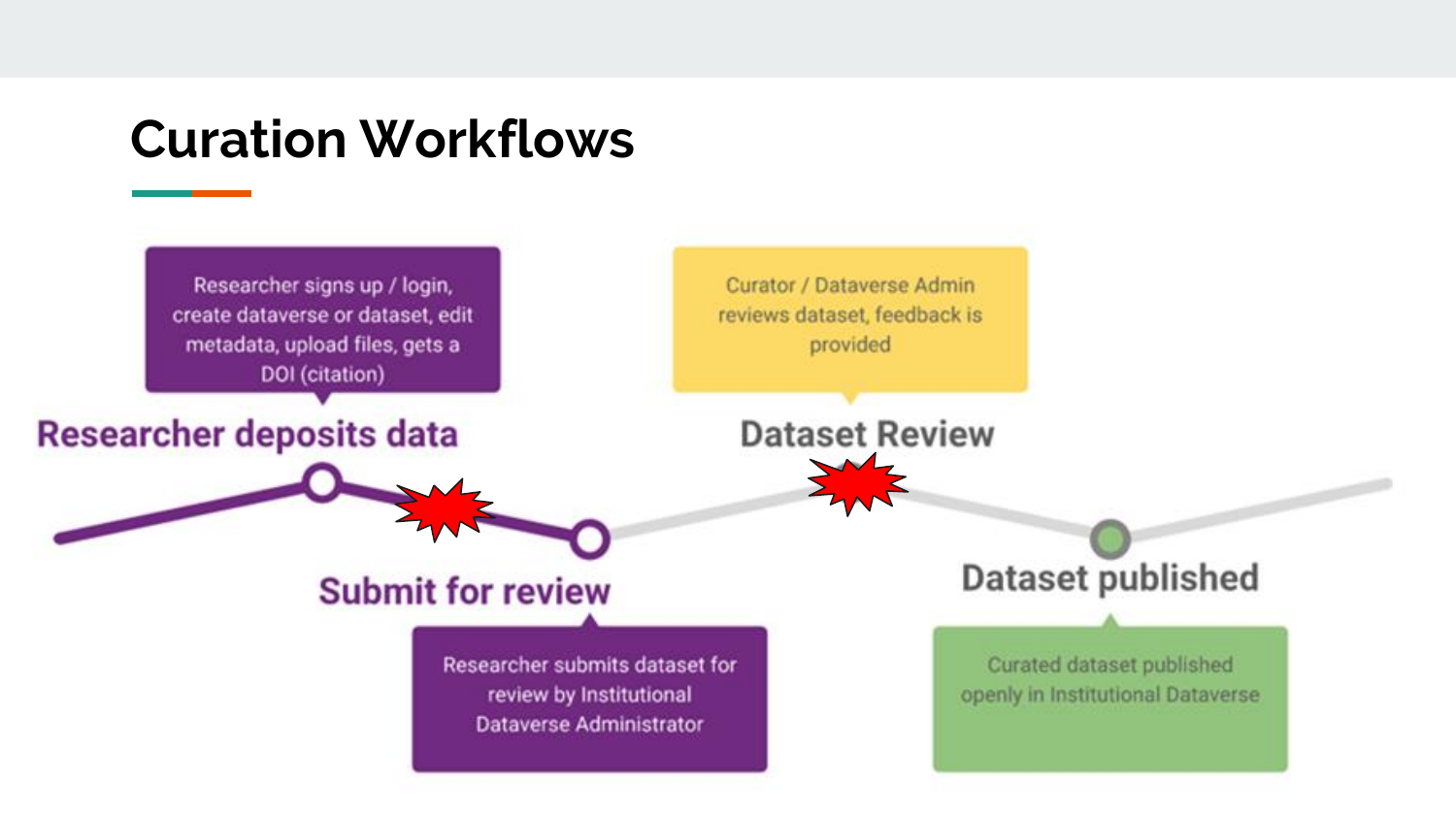# **Data Curation Tool - Features**

- View summary statistics for variables
- Add labels, groups, weights
- Create and edit variable-level metadata
- DDI XML file saved back to Dataverse and can be exported by users
- DDI-formatted HTML codebook for entire dataset that also includes variablelevel metadata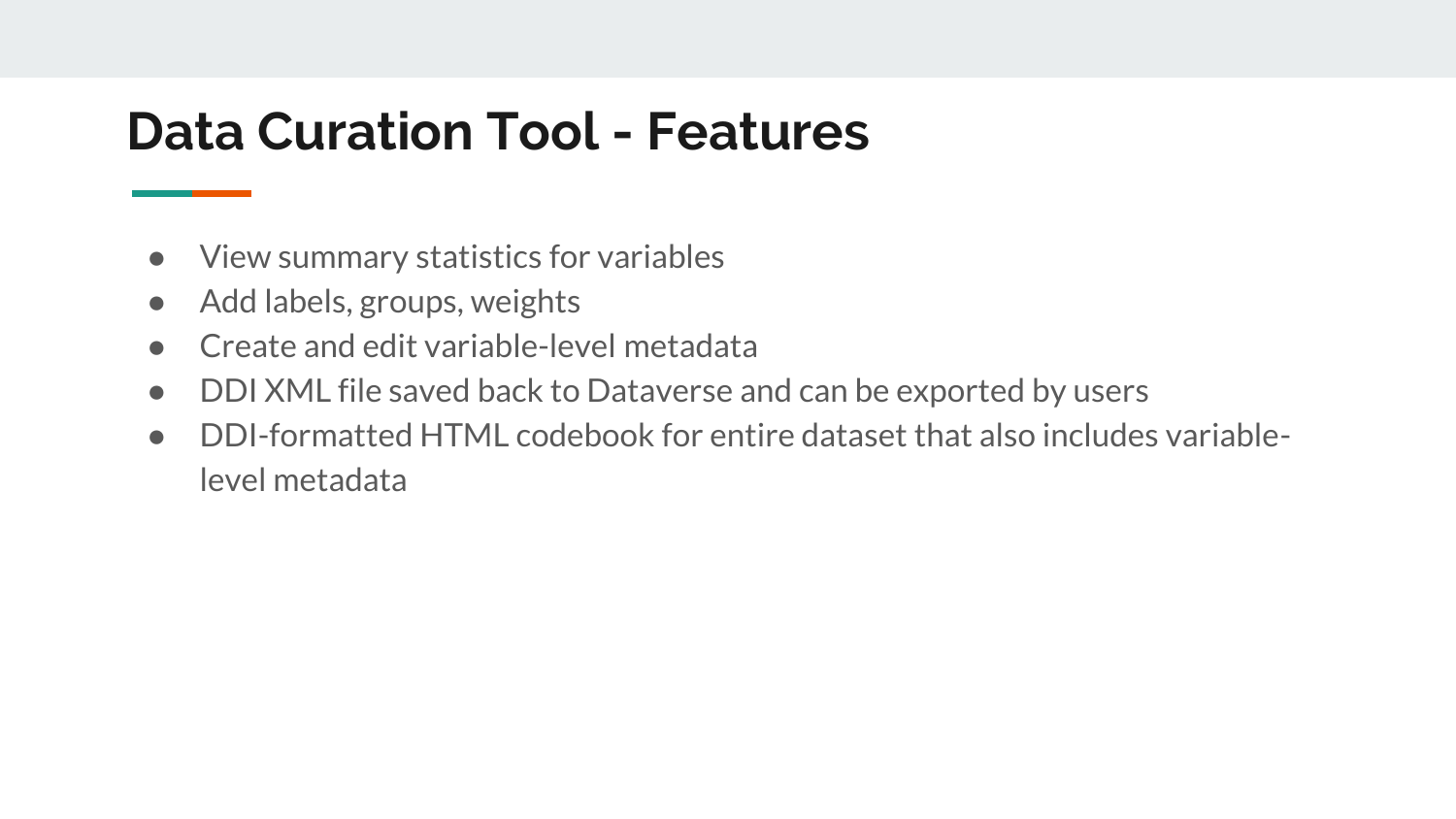## **Development details**

- Works with tabular data files (CSV, SAV, XLSX, etc.)
- Uses Angular 7, Angular Material Theme, & Dataverse API
- Completed UX testing with 5 participants
- French translations provided by the University of Ottawa
- GitHub: <https://github.com/scholarsportal/Dataverse-Data-Curation-Tool>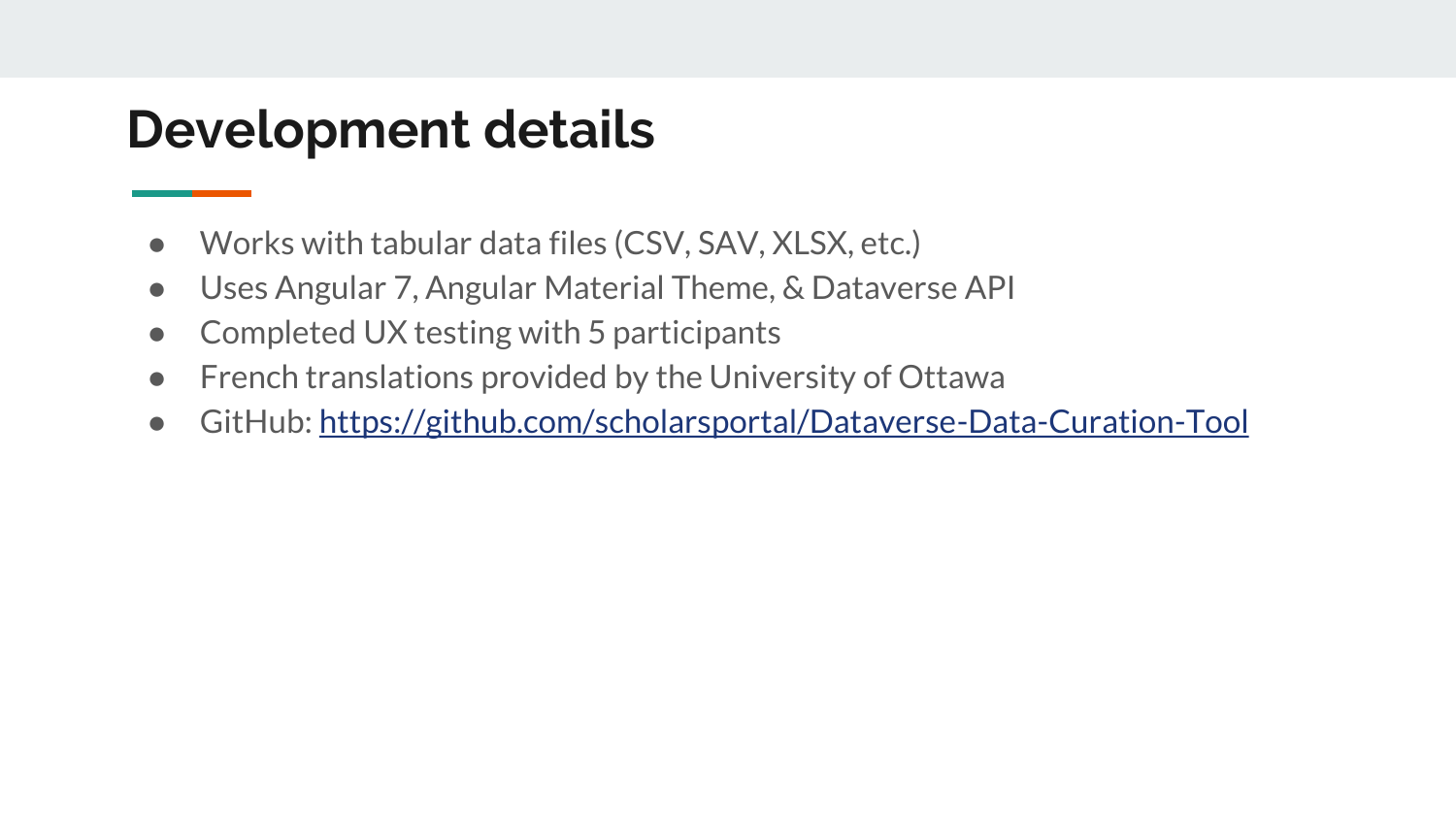# **DCT Demo**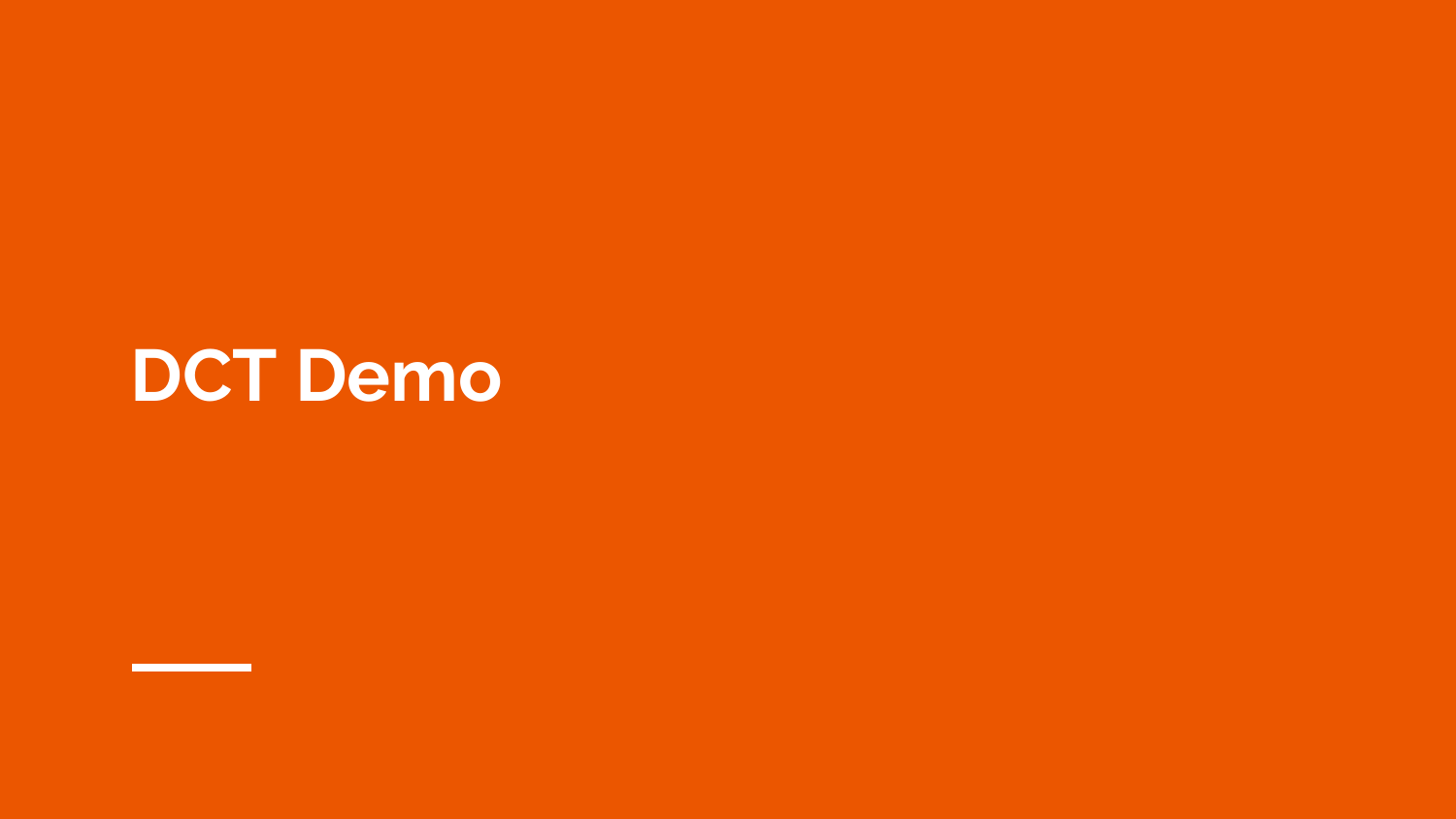| <b>H</b> Apps | Home   Queen's Un e QUL Staff Website   Queen's University [3] Microsoft Office Ho . Files - OneDrive   DAM Group & My Drive - Google                 |                                      | Scholars Portal Dat . Demo DV                                | Other bookmarks<br>$22 - 1$ |
|---------------|-------------------------------------------------------------------------------------------------------------------------------------------------------|--------------------------------------|--------------------------------------------------------------|-----------------------------|
|               | <b>Scholars Portal Dataverse</b>                                                                                                                      | User Guide<br>Search *<br>Support    | $\bigotimes$ Meghan Goodchild $\bigotimes$<br>English $\sim$ |                             |
|               | Scholars Portal Dataverse > Survey test                                                                                                               |                                      | S Link / Edit -<br>Contact C Share                           |                             |
|               | <b>Survey test</b><br>P<br>Version 1.1<br>Goodchild, Meghan, 2020, "Survey test", https://doi.org/10.80240/FK2/288QUY, Scholars Portal Dataverse, V1, |                                      | Dataset Metrics                                              |                             |
|               | UNF:6:W2m43fybeKUaPgWVg8qJmA== [fileUNF]<br>E Cite Dataset -                                                                                          | Learn about Data Citation Standards. | 0 Downloads                                                  |                             |
|               | Description <sup>@</sup><br>asfasdf<br>Subject <sup>O</sup><br>Earth and Environmental Sciences                                                       |                                      |                                                              |                             |
|               | Files<br>Terms<br>Versions<br>Metadata                                                                                                                |                                      | + Upload Files                                               |                             |
|               | $\begin{array}{c} \circ \\ \circ \circ \end{array}$<br>모<br>1 File                                                                                    |                                      | Edit Files -                                                 |                             |
|               | SampleSurveyData.tab<br>Tabular Data - 101 B - Apr 22, 2020 - 0 Downloads<br>o<br>m                                                                   | <b><math>\Phi</math></b> Configure ▼ | $\bigstar$ Download $\star$<br><b>Explore</b>                |                             |



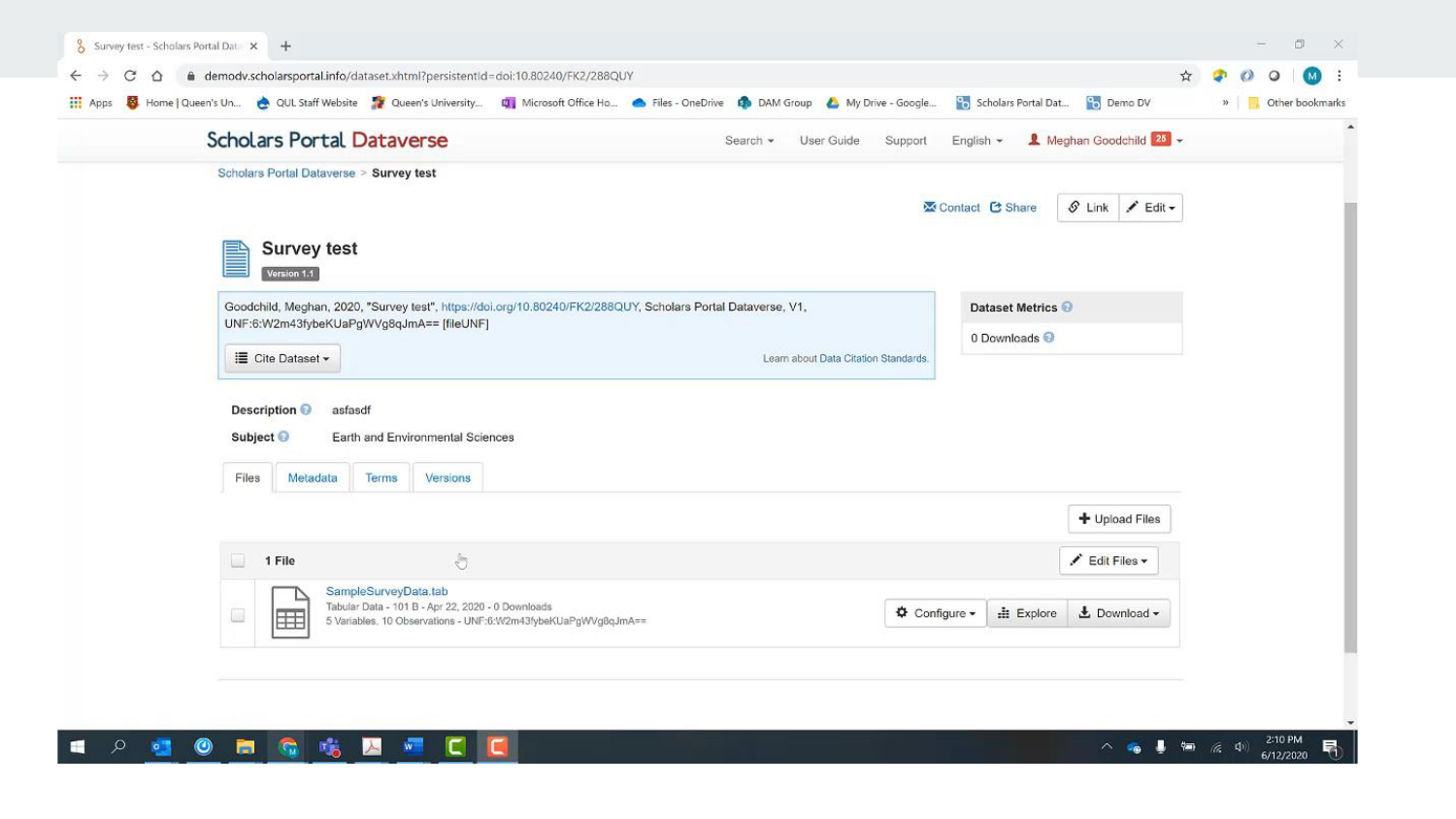# **Launch from "Configure" button for tabular file**

| Files                                                                                                                                                                                                                                                                                                                                               | Metadata | Terms | Versions                                                                      |                                                                    |  |                    |                         |                                                |
|-----------------------------------------------------------------------------------------------------------------------------------------------------------------------------------------------------------------------------------------------------------------------------------------------------------------------------------------------------|----------|-------|-------------------------------------------------------------------------------|--------------------------------------------------------------------|--|--------------------|-------------------------|------------------------------------------------|
|                                                                                                                                                                                                                                                                                                                                                     |          |       |                                                                               |                                                                    |  |                    |                         | + Upload Files                                 |
|                                                                                                                                                                                                                                                                                                                                                     | 1 File   |       |                                                                               |                                                                    |  |                    |                         | $E$ dit Files $\sim$                           |
| $\begin{picture}(20,20) \put(0,0){\line(1,0){10}} \put(15,0){\line(1,0){10}} \put(15,0){\line(1,0){10}} \put(15,0){\line(1,0){10}} \put(15,0){\line(1,0){10}} \put(15,0){\line(1,0){10}} \put(15,0){\line(1,0){10}} \put(15,0){\line(1,0){10}} \put(15,0){\line(1,0){10}} \put(15,0){\line(1,0){10}} \put(15,0){\line(1,0){10}} \put(15,0){\line(1$ | E        |       | LFS2016-01_PUMF_EN.tab<br>Tabular Data - 11.9 MB - Sep 19, 2019 - 6 Downloads | 75 Variables, 101887 Observations - UNF:6:EerkQFr2ySzwCu4oV5jExA== |  |                    | $\Phi$ Configure $\sim$ | $\frac{1}{2}$ Explore $\frac{1}{2}$ Download - |
|                                                                                                                                                                                                                                                                                                                                                     |          |       |                                                                               |                                                                    |  | Data Curation Tool |                         |                                                |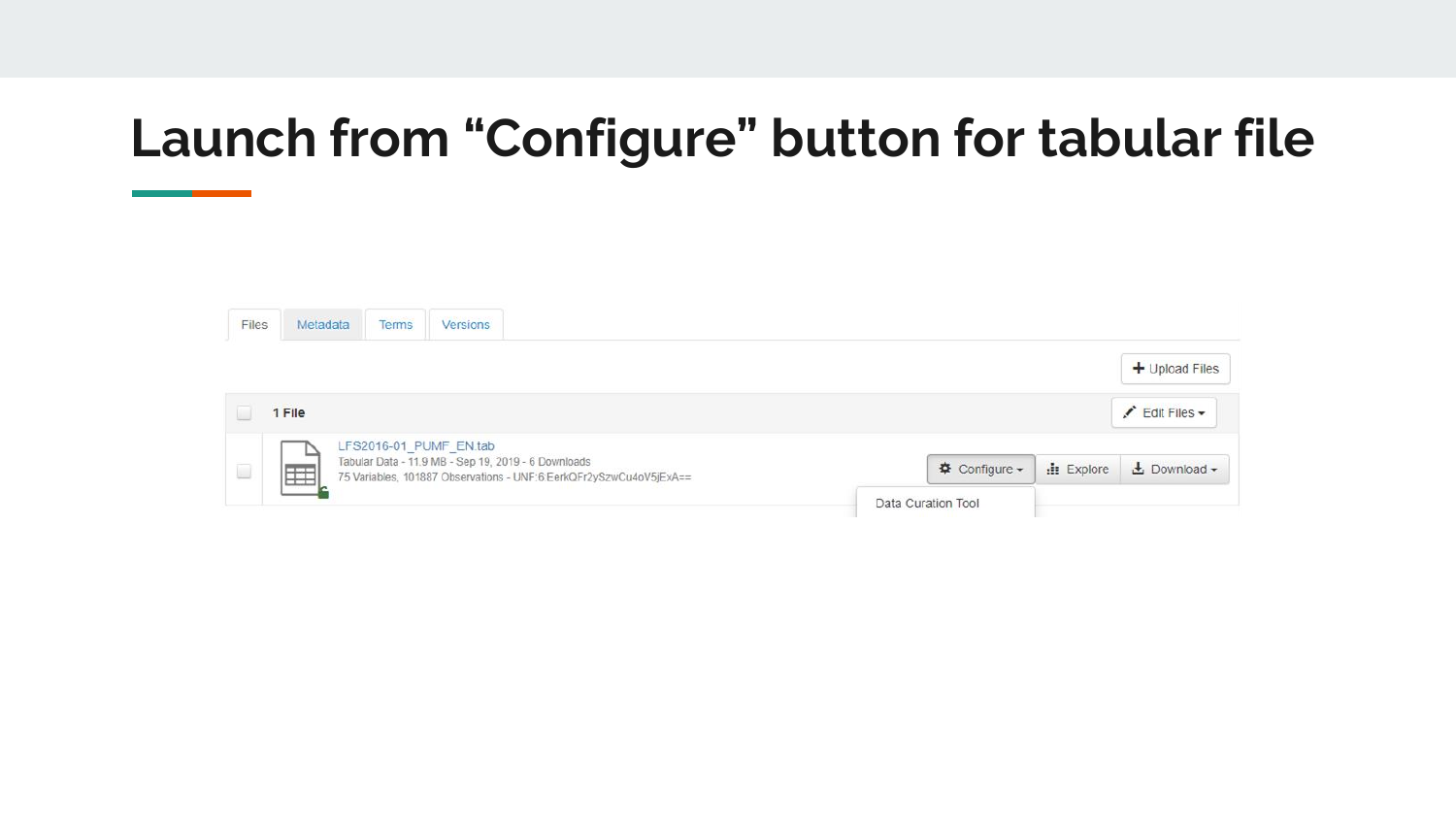#### Labour Force Survey (Curated)

LFS2016-01\_PUMF\_EN.tab

Tester, Curation, 2019, "Labour Force Survey (Curated)", https://doi.org/10.5072/FK2/YLJJAY, Scholars Portal Dataverse, V1, UNF:6:EerkQFr2ySzwCu4oV5jExA== [fileUNF]

| K Hide Groups        |                             |        |        |                |                                   | $\overline{\phantom{a}}$ Download |              | <b>B</b> Save           |  |
|----------------------|-----------------------------|--------|--------|----------------|-----------------------------------|-----------------------------------|--------------|-------------------------|--|
| Add Group            | $+$                         |        | Search | Q              | Items per page: 25                | $\overline{\mathbf v}$            | 1 - 25 of 75 | $\langle \quad \rangle$ |  |
| <b>All Variables</b> |                             | $\Box$ | ID     | Name           | Label<br>Weight                   |                                   | View         |                         |  |
| Number of hours      | $\mathcal{L}_{\mathcal{A}}$ |        |        |                |                                   |                                   |              |                         |  |
|                      |                             | $\Box$ | v14110 | REC_NUM        | Order of record in file           |                                   | $\bullet$    |                         |  |
|                      |                             | $\Box$ | v14130 | SURVYEAR       | Survey year                       |                                   | $\bullet$    |                         |  |
|                      |                             | $\Box$ | v14106 | SURVMNTH       | Survey month                      |                                   | $\bullet$    |                         |  |
|                      |                             | $\Box$ | v14127 | <b>LFSSTAT</b> | Labour force status               |                                   | $\bullet$    |                         |  |
|                      |                             | $\Box$ | v14165 | PROV           | Province                          |                                   | $\bullet$    |                         |  |
|                      |                             | $\Box$ | v14168 | CMA            | 3 largest CMAs                    |                                   | $\bullet$    |                         |  |
|                      |                             | $\Box$ | v14155 | AGE_12         | Five-year age group of respondent |                                   | $\bullet$    |                         |  |
|                      |                             | $\Box$ | v14136 | AGE_6          | Age in 2 and 3 year groups        |                                   | $\bullet$    |                         |  |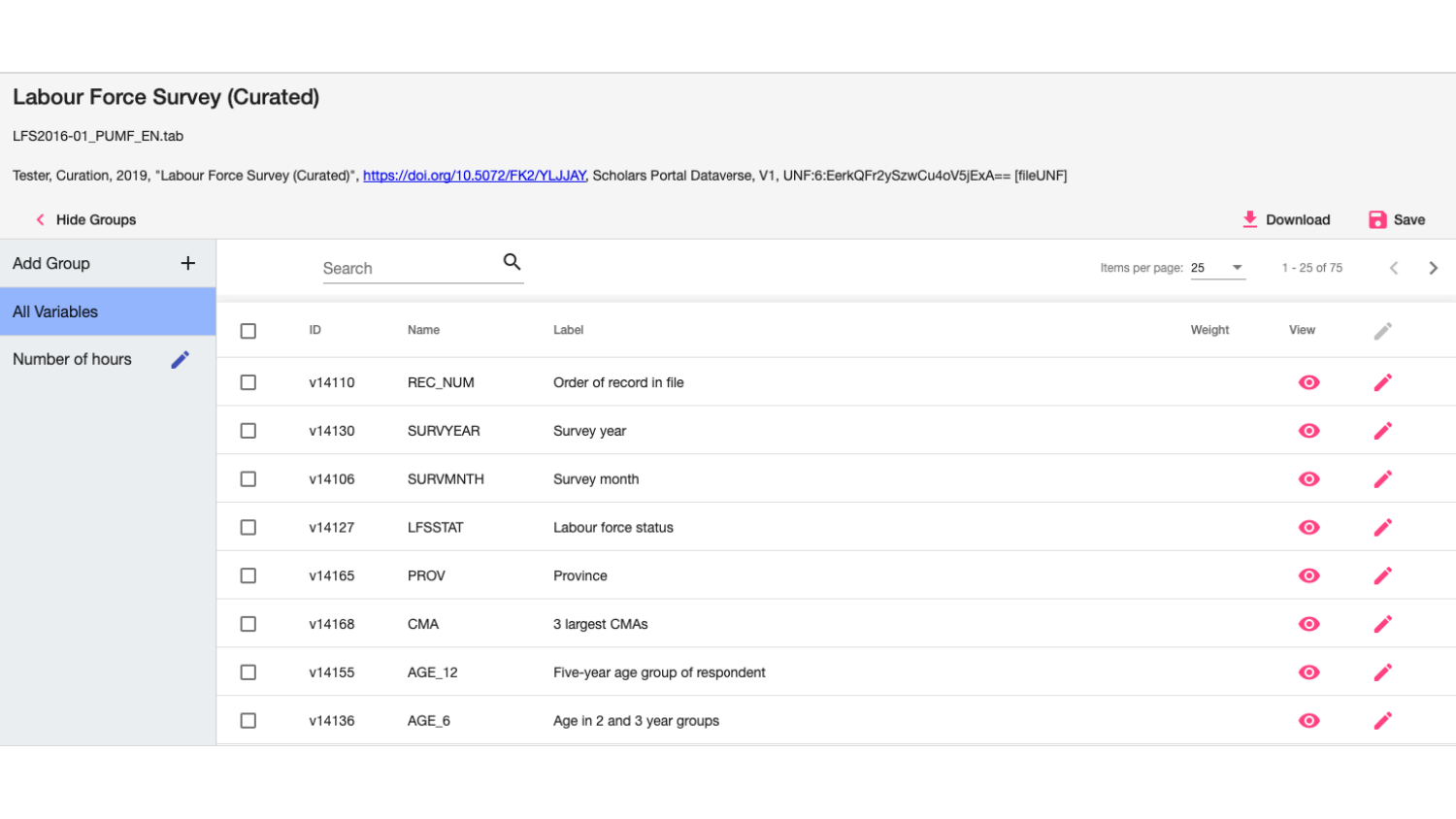#### **Labour Force Survey (Curated)**

LFS2016-01\_PUMF\_EN.tab

Tester, Curation, 2019, "Labour Force Survey (Curated)", https://doi.org/10.5072/FK2/YLJJAY, Scholars Portal Dataverse, V1, UNF:6:EerkQFr2ySzwCu4oV5jExA== [fileUNF]

| K Hide Groups        |                      |        |        |               | Variable Information     |            |                                                 | $\overline{\phantom{a}}$ Download | <b>B</b> Save           |  |
|----------------------|----------------------|--------|--------|---------------|--------------------------|------------|-------------------------------------------------|-----------------------------------|-------------------------|--|
| Add Group            | $+$                  |        | Search |               | ID                       | Name       | Items per page: 25<br>$\boldsymbol{\mathrm{v}}$ | 1 - 25 of 75                      | $\langle \quad \rangle$ |  |
| <b>All Variables</b> |                      | $\Box$ | ID     | Name          | v14158<br>Label          | <b>SEX</b> | Weight                                          | View                              | ℐ                       |  |
| Number of hours      | $\overrightarrow{r}$ |        |        |               | Sex of respondent        |            |                                                 |                                   |                         |  |
|                      |                      | $\Box$ | v14110 | REC_N         |                          |            |                                                 | $\bullet$                         |                         |  |
|                      |                      | $\Box$ | v14130 | <b>SURVY</b>  | <b>Literal Question</b>  |            |                                                 | $\bullet$                         |                         |  |
|                      |                      | $\Box$ | v14106 | <b>SURVM</b>  | Interviewer Instructions |            |                                                 | $\bullet$                         |                         |  |
|                      |                      | $\Box$ | v14127 | <b>LFSSTA</b> | Post Question            |            |                                                 | $\bullet$                         |                         |  |
|                      |                      | $\Box$ | v14165 | <b>PROV</b>   |                          |            |                                                 | $\bullet$                         |                         |  |
|                      |                      | $\Box$ | v14168 | CMA           | Universe                 |            |                                                 | $\bullet$                         |                         |  |
|                      |                      | $\Box$ | v14155 | $AGE_1$       | Notes                    |            |                                                 | $\bullet$                         |                         |  |
|                      |                      | $\Box$ | v14136 | $AGE_6$       |                          | /h.        |                                                 | $\bullet$                         |                         |  |
|                      |                      | $\Box$ | v14158 | <b>SEX</b>    | Sex of respondent        |            |                                                 | $\bullet$                         |                         |  |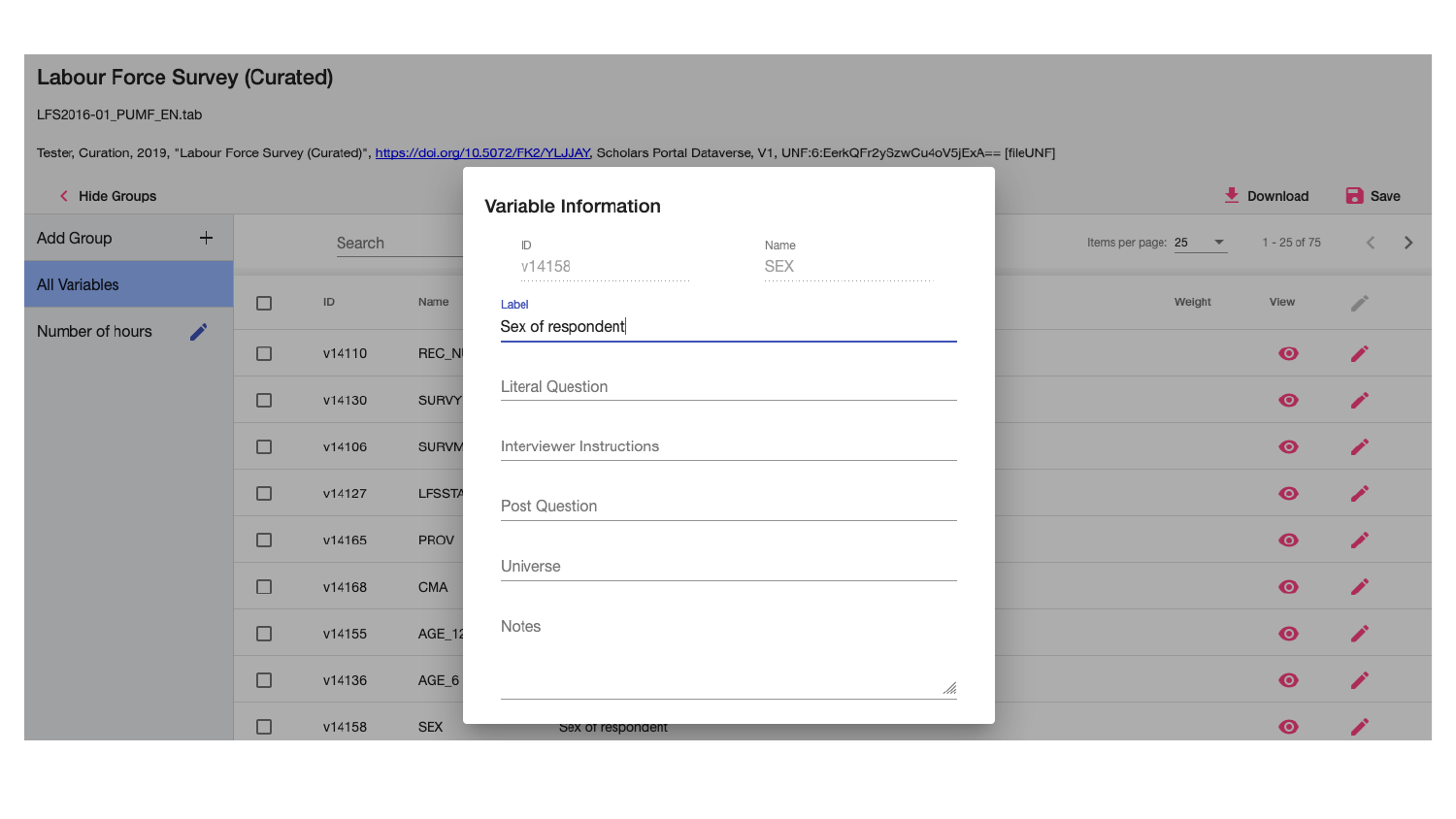#### **Labour Force Survey (Curated)**

LFS2016-01\_PUMF\_EN.tab

Tester, Curation, 2019, "Labour Force Survey (Curated)", https://doi.org/10.5072/FK2/YLJJAY, Scholars Portal Dataverse, V1, UNF:6:EerkQFr2ySzwCu4oV5jExA== [fileUNF]

| K Hide Groups        |                      |        |        |               |   |                            |       |                                           |                            |                    |                          |              | Download  | <b>B</b> Save |  |
|----------------------|----------------------|--------|--------|---------------|---|----------------------------|-------|-------------------------------------------|----------------------------|--------------------|--------------------------|--------------|-----------|---------------|--|
| Add Group            | $\pm$                |        | Search |               |   |                            |       | AGE_6: Age in 2 and 3 year groups         | $\times$                   | Items per page: 25 | $\overline{\phantom{a}}$ | 1 - 25 of 75 |           |               |  |
| <b>All Variables</b> |                      | $\Box$ | ID     | Name          |   | 27 to 29 -                 |       |                                           |                            |                    |                          | Weight       | View      |               |  |
| Number of hours      | $\overrightarrow{r}$ |        |        |               |   | 25 to 26 -<br>22 to 24 -   |       |                                           |                            |                    |                          |              |           |               |  |
|                      |                      | $\Box$ | v14110 | REC_N         |   | 20 to 21 -<br>17 to 19 -   |       |                                           |                            |                    |                          |              | $\bullet$ |               |  |
|                      |                      | $\Box$ | v14130 | <b>SURVY</b>  |   | 15 to 16 -                 |       |                                           |                            |                    |                          |              | $\bullet$ |               |  |
|                      |                      | $\Box$ | v14106 | <b>SURVM</b>  |   | 500<br>$\Omega$            | 1,000 | 2,500<br>2,000<br>1,500<br>3,000<br>Count | 4,000<br>3,500<br>Weighted |                    |                          |              | $\bullet$ |               |  |
|                      |                      |        | v14127 | <b>LFSSTA</b> |   | Values Categories Count    |       | Percentage(%)                             | Count                      |                    |                          |              |           |               |  |
|                      |                      | $\Box$ |        |               |   | 15 to 16                   | 2,885 | 13.417                                    |                            |                    |                          |              | $\bullet$ |               |  |
|                      |                      |        |        | PROV          | 2 | 17 to 19                   | 4,224 | 19.644                                    |                            |                    |                          |              |           |               |  |
|                      |                      | $\Box$ | v14165 |               | 3 | 20 to 21                   | 2,909 | 13.528                                    |                            |                    |                          |              | $\bullet$ |               |  |
|                      |                      | $\Box$ | v14168 | CMA           | 4 | 22 to 24                   | 4,219 | 19.621                                    |                            |                    |                          |              | $\bullet$ |               |  |
|                      |                      |        |        |               | 5 | 25 to 26                   |       | 3,017 14.031                              |                            |                    |                          |              |           |               |  |
|                      |                      | $\Box$ | v14155 | $AGE_1$       | 6 | 27 to 29                   | 4,249 | 19.76                                     |                            |                    |                          |              | $\bullet$ |               |  |
|                      |                      | $\Box$ | v14136 | $AGE_6$       |   | Age in 2 and 3 year groups |       |                                           |                            |                    |                          |              | $\bullet$ |               |  |
|                      |                      | $\Box$ | v14158 | <b>SEX</b>    |   | Sex of respondent          |       |                                           |                            |                    |                          |              | $\bullet$ |               |  |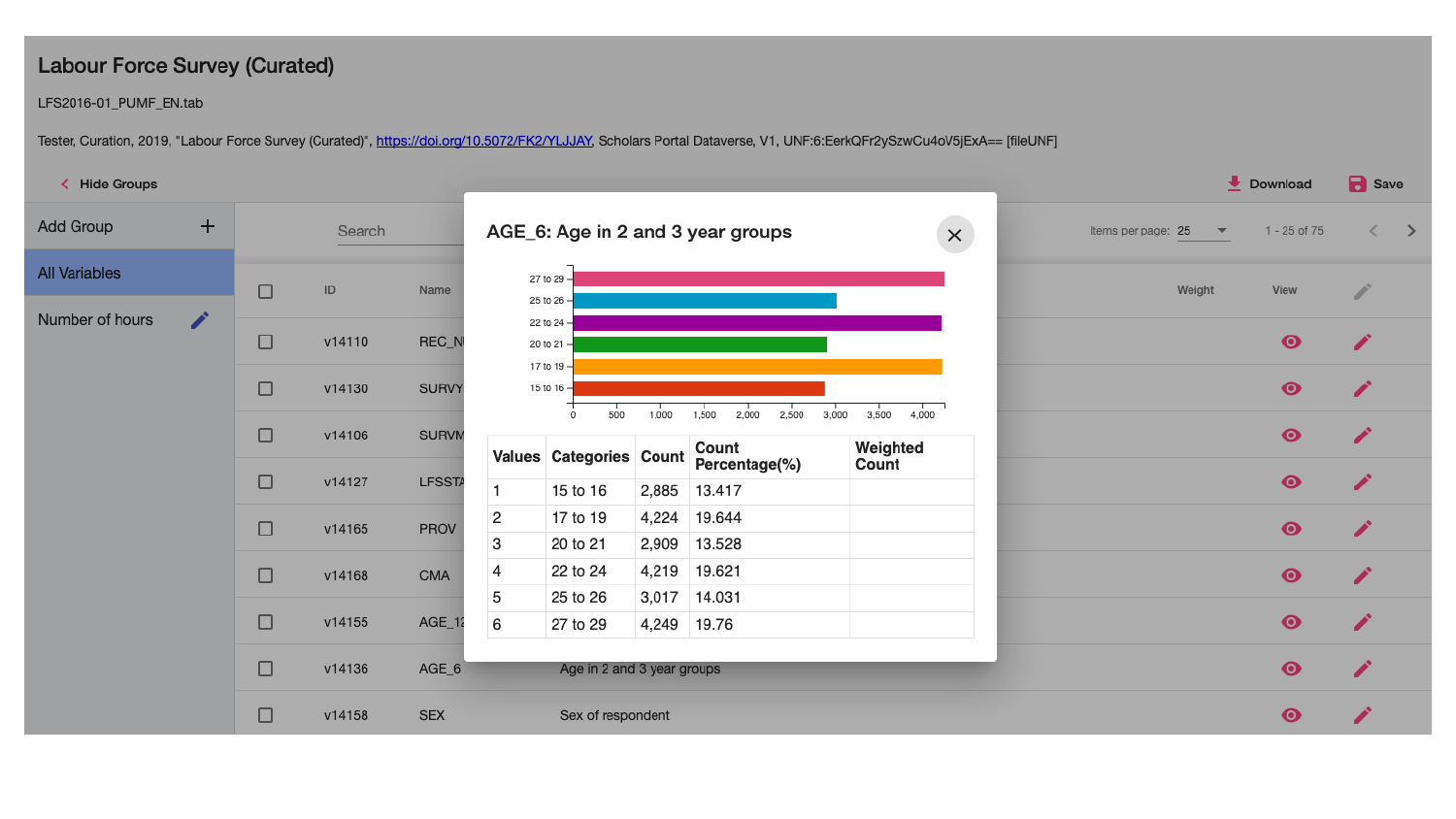### **Data Curation Tool Codebook**

Data Curation Tool Testing Dataset (ICPSR doi:10.5072/FK2/0TYIHL) (DCT Testing Dataset)

View: Part 1: Document Description Part 2: Study Description Part 3: Data Files Description Part 4: Variable Description<br>Part 5: Other Study-Related Materials Entire Codebook

#### **Document Description**

Citation

Title: Data Curation Tool Testing Dataset

Identification Number: doi:10.5072/FK2/0TYIHL

Distributor: Scholars Portal Dataverse

Date of Distribution: 2019-06-14

Version: 2

Bibliographic Citation: Lubitch, Victoria: Leahey, Amber, 2019, "Data Curation Tool Testing Dataset", https://

**Study Description** 

Citation

Title: Data Curation Tool Testing Dataset

Subtitle: DDI Test

Alternative Title: DCT Testing Dataset

Identification Number: doi:10.5072/FK2/0TYIHL

Authoring Entity: Lubitch, Victoria (University of Toronto)

Leahey, Amber (Scholars Portal)

Producer: Leahey, Amber

Date of Production: 2019-05-22

Grant Number: 4445555

Distributor: Scholars Portal Dataverse

Date of Distribution: 2019-06-14

#### **Study Scope**

Keywords: Astronomy and Astrophysics, test, smoking

Topic Classification: Metadata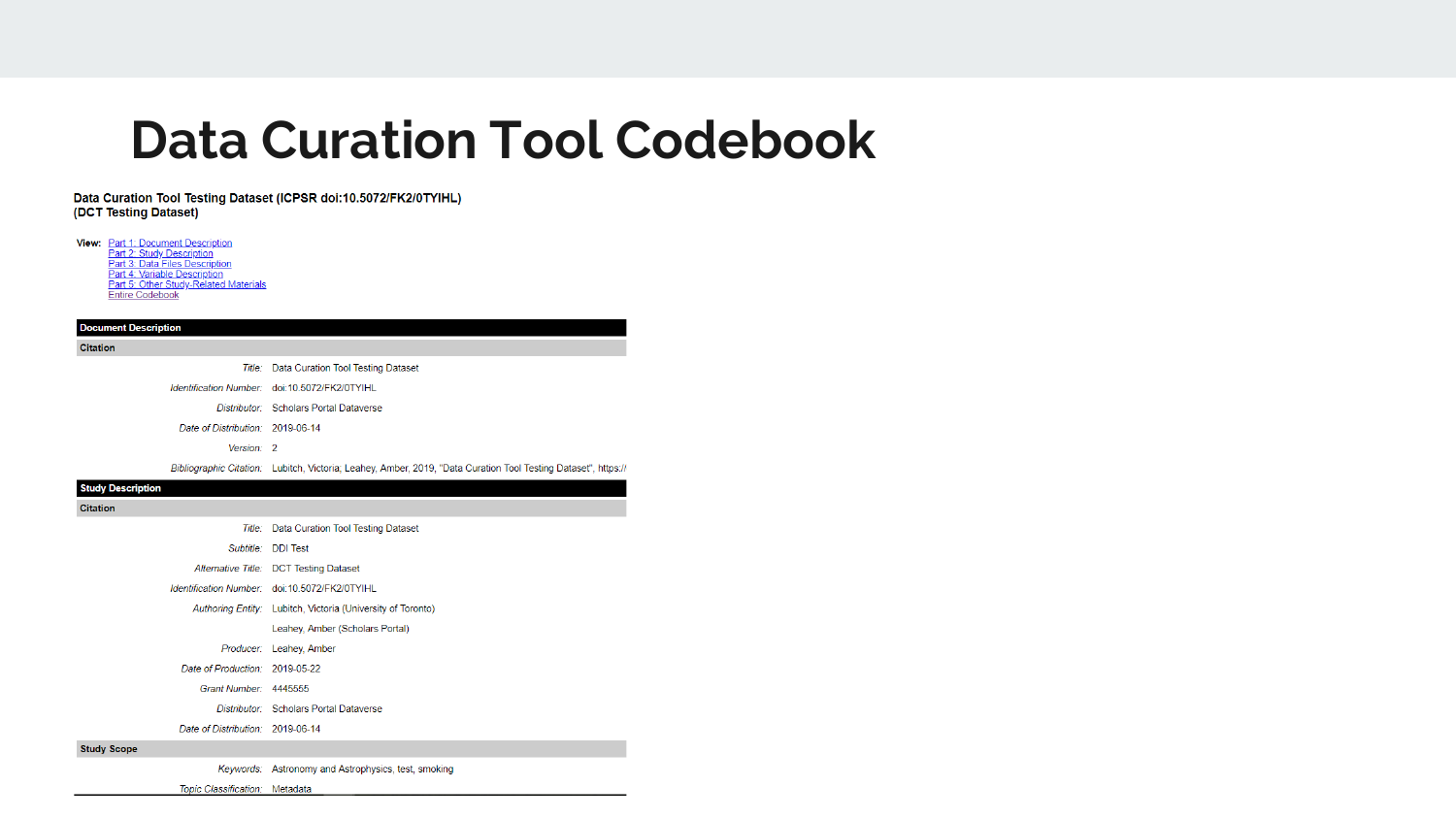# **Try it out!**

- Launched in Scholars Portal Dataverse (October 2019)
	- Production Dataverse: [dataverse.scholarsportal.info](http://dataverse.scholarsportal.info)
	- Demo Dataverse: demody.scholarsportal.info
- GitHub: <https://github.com/scholarsportal/Dataverse-Data-Curation-Tool>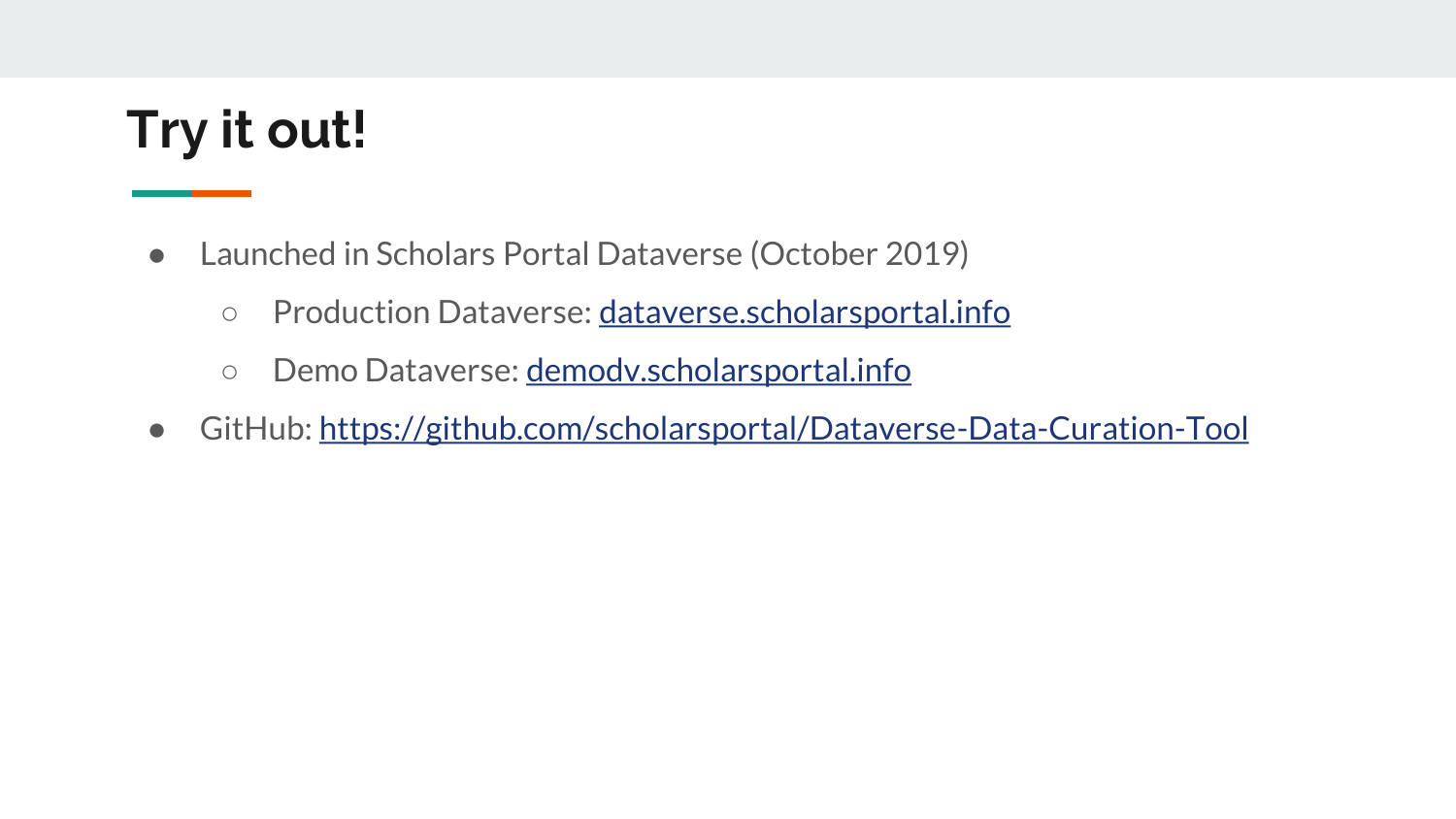# **Future developments**

- Improvements to groups (sub-groups, re-ordering, viewing variables in group)
- Incorporating variable metadata within main Dataverse search (SOLR index)
- Investigating metadata elements/fields that could be added
- Improve accuracy of metadata in the DDI Codebook "Document Description" section
- Adding content from the DCT to the Data Explorer
- UI tweaks, including improved multi-select for variables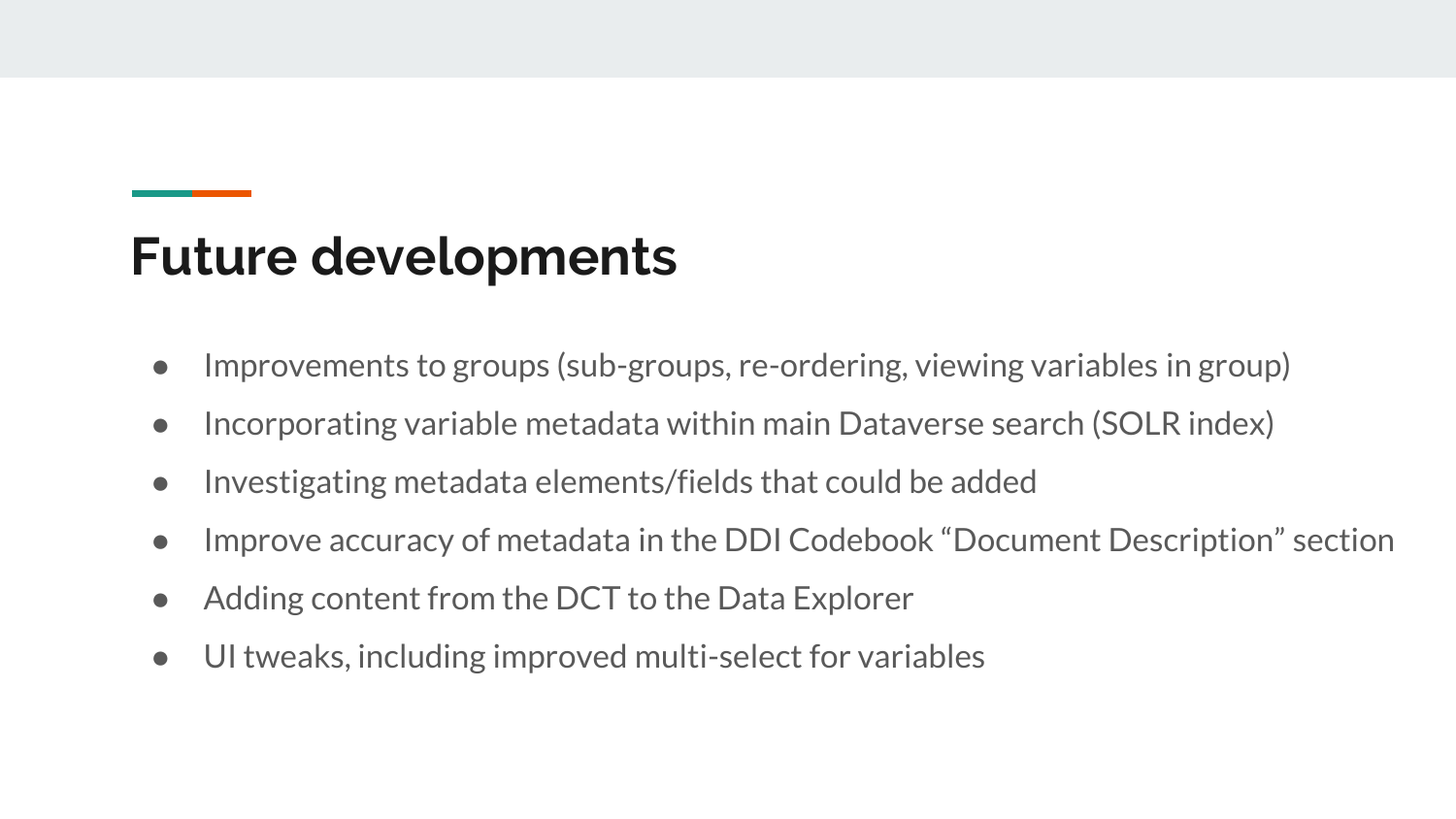## **Want to learn more?**

● Blog post "Introducing the Data Curation Tool":

<https://spotdocs.scholarsportal.info/x/BIR0D>

● Basic documentation available in GitHub:

[https://github.com/scholarsportal/Dataverse-Data-Curation-Tool#using-the-data](https://github.com/scholarsportal/Dataverse-Data-Curation-Tool#using-the-data-curation-tool)curation-tool

● OCUL webinar on DCT (recording):

[https://ocul.zoom.us/rec/share/yNxRIun2\\_zhOGqfL6VPtUbJiENzKT6a81SRIqKBf](https://ocul.zoom.us/rec/share/yNxRIun2_zhOGqfL6VPtUbJiENzKT6a81SRIqKBfyB2m8tUX1e9ioLrZo6bQRlnD)

yB2m8tUX1e9ioLrZo6bQRlnD